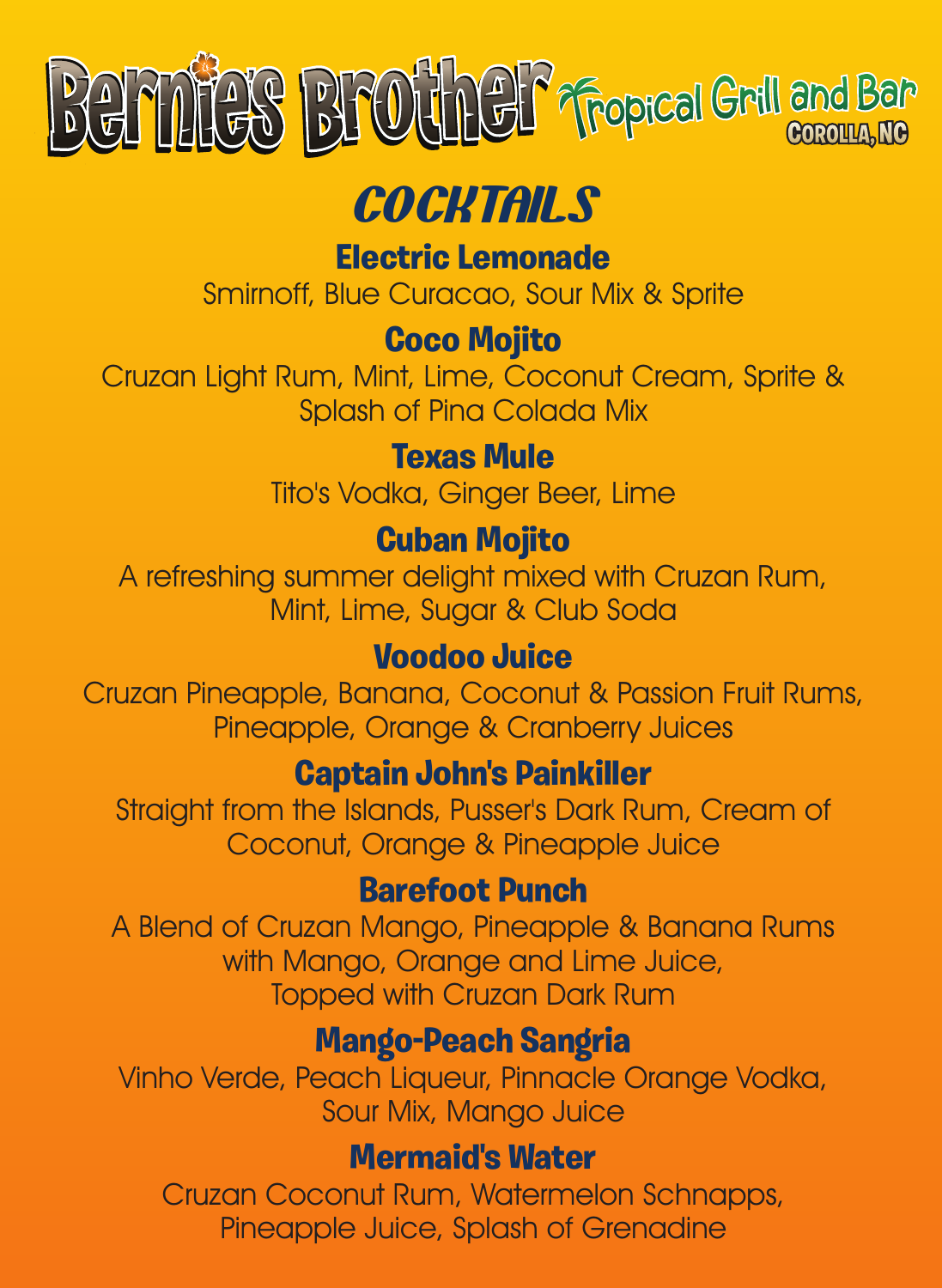

### **WINES White**

**Ecco Domani Pinot Grigio** Italy, gl. \$8.00 bt. \$27.00

**Chateau Souverain Pinot Grigio** California, gl \$8.50 bt. \$28.00

**Canyon Road Chardonnay** California, gl. \$7.00 bt. \$22.00

**William Hill Chardonnay** California, gl. \$8.00 bt. \$27.00

**Prophecy Rose** France, gl. \$8.00 bt. \$27.00

**Wildflowers Rose** Currituck, NC, Sanctuary Vineyards gl. \$12.50 bt. \$38.00

> **Aveleda Vinho Verde** Portugal, gl. \$7.00 bt. \$22.00

**Whitehaven Sauvignon Blanc** New Zealand, gl. \$10.00 bt. \$35.00

**Honig Sauvignon Blanc** California, gl. \$11.50 bt. \$37.00

**Wild Pony White** Currituck, NC, Sanctuary Vineyards gl. \$12.50 bt. \$38.00

**Milepost White, Sweet** Currituck, NC, Sanctuary Vineyards gl. \$12.50 bt \$38.00

**Red**

**Canyon Road Pinot Noir** California, gl. \$7.00 bt. \$22.00

**Elouan Pinot Noir** Oregon, gl. \$11.50 bt. \$37.00

**Louis Marini Cabernet** California, gl. \$11.50 bt. \$37.00

**Marietta Old Vine Red** California, gl. \$8.50 bt. \$29.00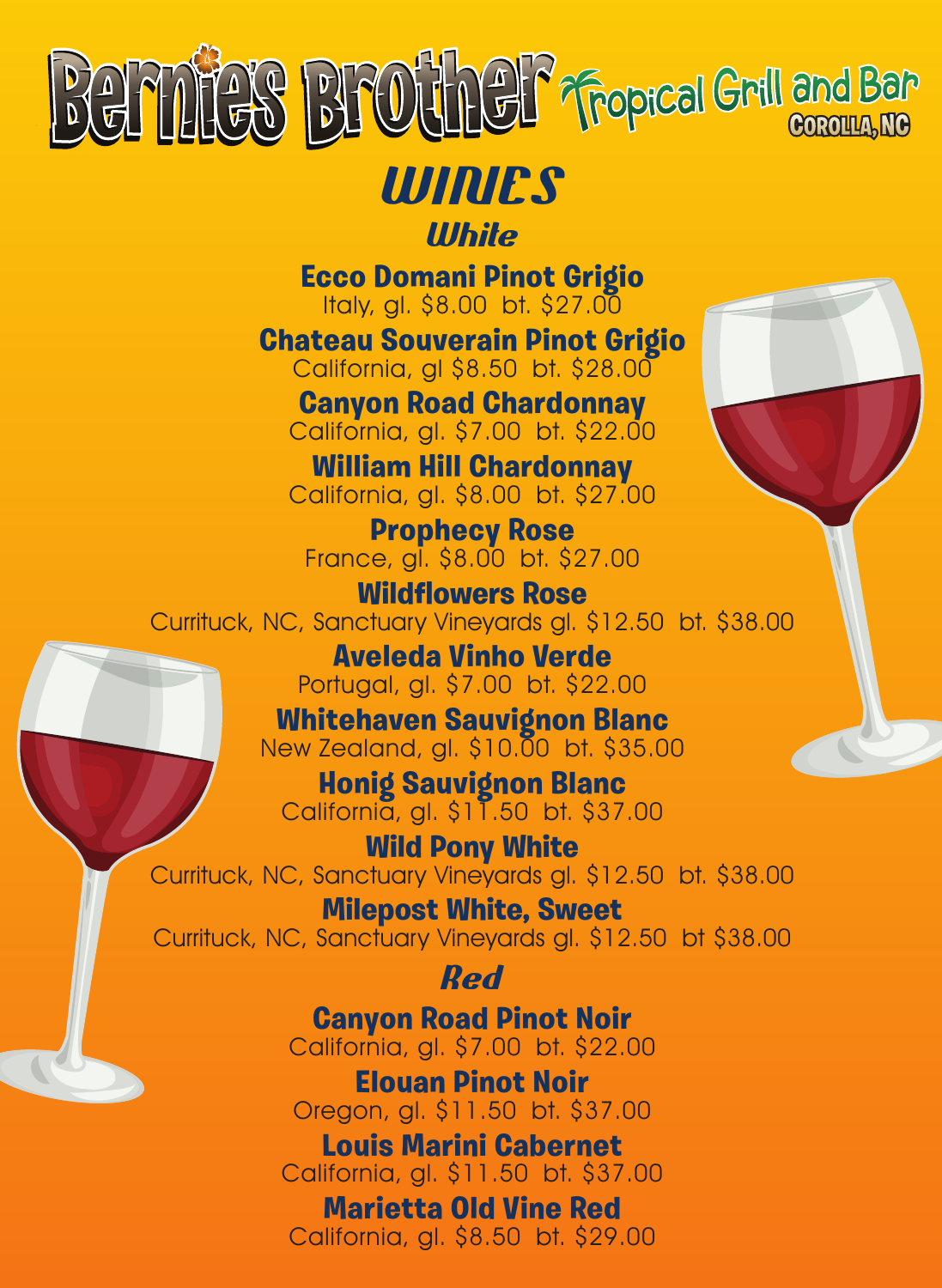

# **BOTTLES & CANS**

**Bold Rock, Apple Cider** \$6.00 Nellysford, VA 4.7%

**Wicked Weed, Fresh Pressed Wheat Ale** \$6.00 Asheville, NC 5.2%

**Mother Earth, Endless River Kolsch** \$6.00 Kinston, NC 4.9%

> **Presidente, Pilsner** \$6.00 Santiago, Dominican Republic 5%

**Guinness, Draught Stout** \$7.50 Dublin, Ireland 4.2%

**Samuel Adams, Seasonal** \$6.00 Boston, MA 7%

**Stella Artois, Lager** \$6.00 Leuven, Belgium 5%

 **Devils Backbone, Vienna Lager** \$6.00 Roseland, VA 5.2%

**Sierra Nevada, Hazy Little Thing** \$6.00 Chico, CA 6.7%

**Wicked Weed, Watermelon Dragon Fruit Burst Sour** \$6.00 Asheville, NC 4.5%

> **Carolina Brewing Co., Pale Ale** \$6.00 Holly Springs, NC 5.1%

**Rogue, Colossal Claude Imperial IPA** \$6.00 Newport, OR 8.2%

**White Claw** assorted \$6.50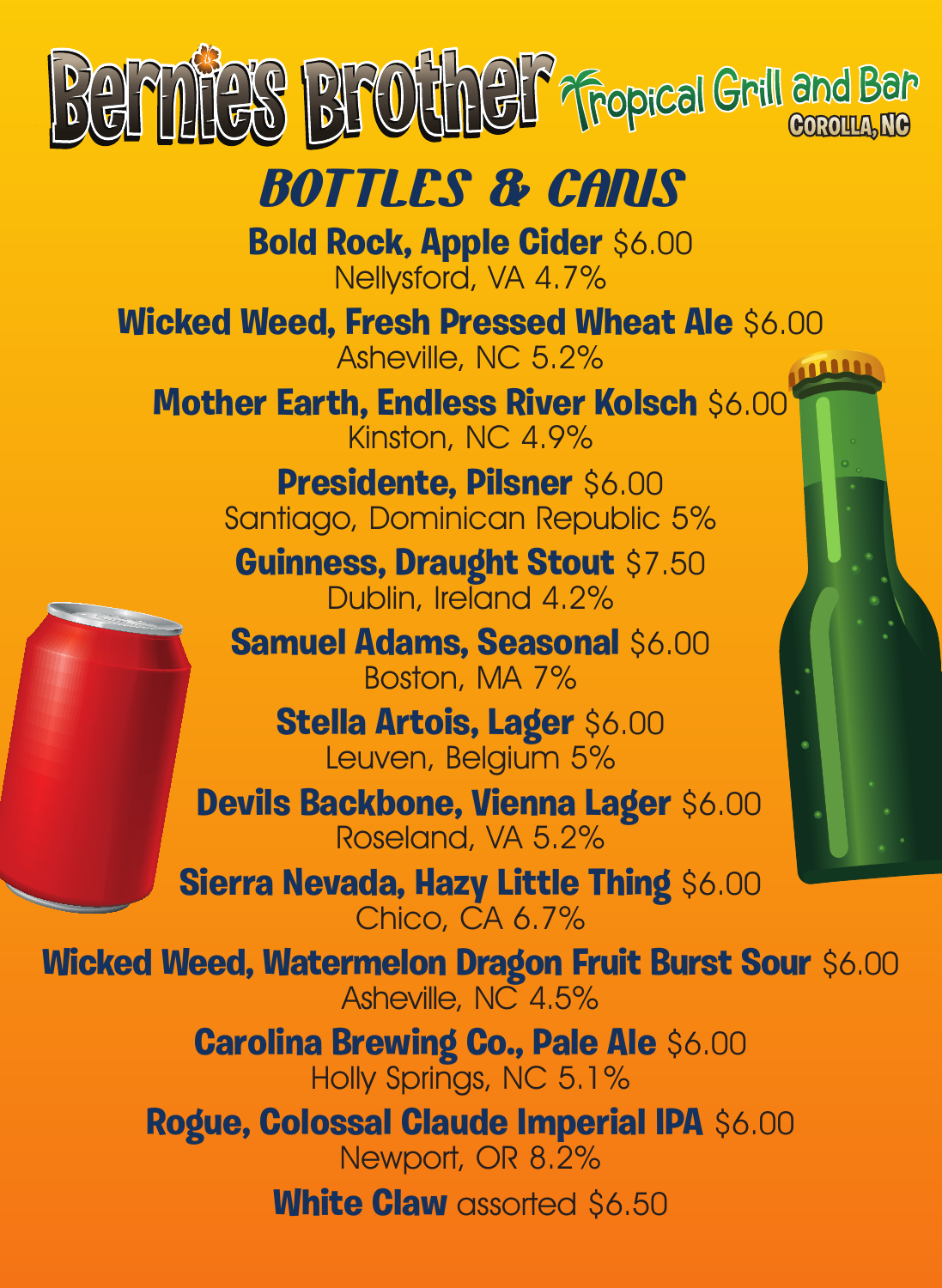

**DRAFT BEERS**

**Hi-Wire, Old North Lager** \$6.70 Asheville, NC 5%

> **Michelob, Ultra** \$5.70 St. Louis, MO 4.2%

**Stone, Buenaveza Mexican Lager** \$7.20 Escondida, CA 4.7%

**Fullsteam, Paycheck Pilsner** \$7.20 Durham, NC 4.5%

**Yeungling, Traditional Lager** \$5.70 Pottsville, PA 4.5%

**Carolina Brewery, Copperline Amber** \$7.20 Chapel Hill, NC 5.2%

> **Allagash, White Witbier** \$8.20 Portland, ME 5.2%

**Sierra Nevada, Sunny Little Thing Citrus Wheat Ale** \$7.20 Chico, CA 5%

> **Kona, Big Wave Golden Ale** \$7.20 Kaulua Kona, HI 4.4%

**New Belgium, Voodoo Juicy Haze IPA** \$7.20 Fort Collins, CO 7.5%

> **Foothills, Jade IPA** \$7.20 Winston-Salem, NC 7.4%

**Back Bay, Orange Crush IPA \$7.20** Virginia Beach,VA 6.6%

> **1718 Brewery** \$8.20 Ocracoke, NC Rotational

**Ask your Server about our rotational beers**